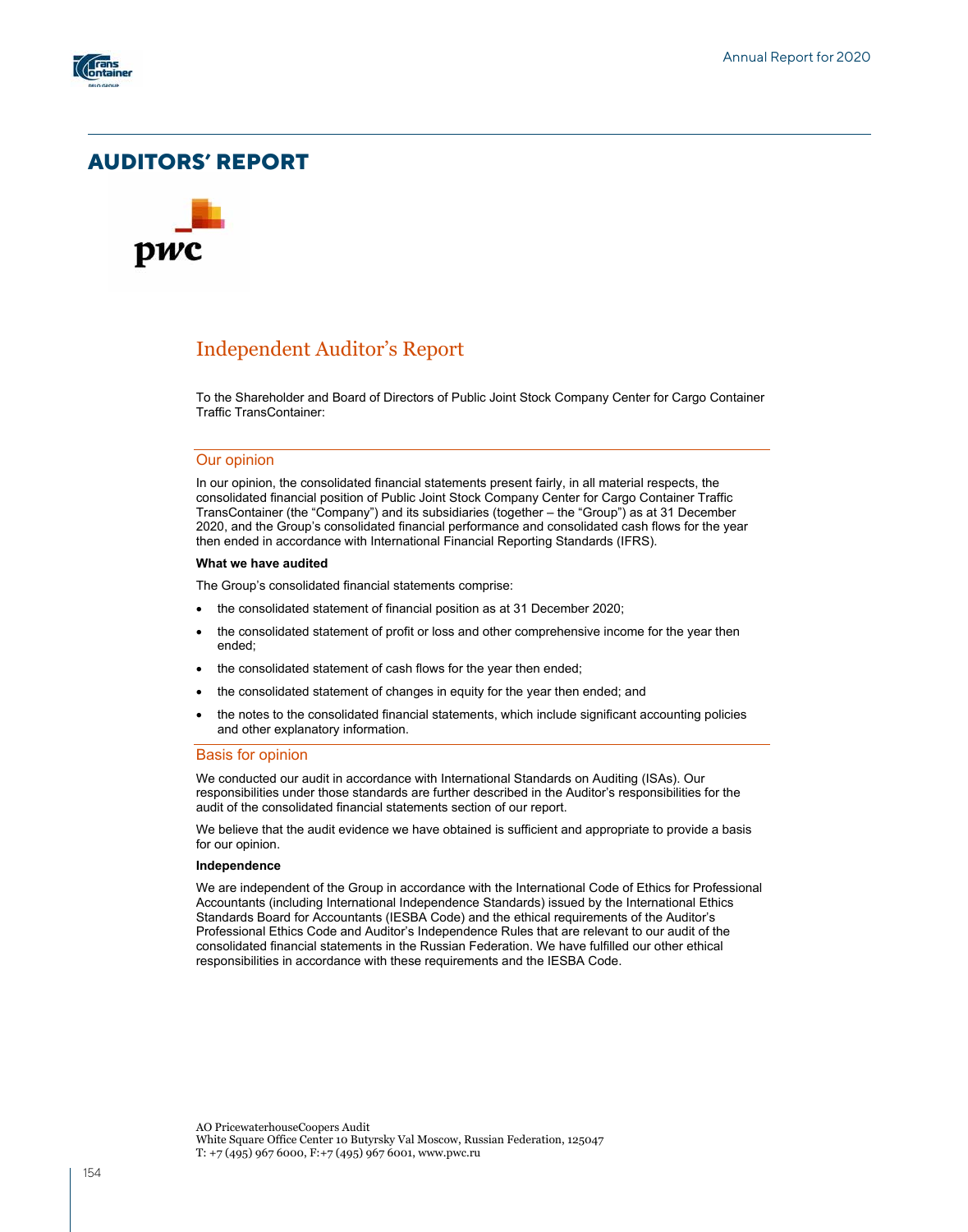

### Our audit approach

#### **Overview**



As part of designing our audit, we determined materiality and assessed the risks of material misstatement in the consolidated financial statements. In particular, we considered where management made subjective judgements; for example, in respect of significant accounting estimates that involved making assumptions and considering future events that are inherently uncertain. As in all of our audits, we also addressed the risk of management override of internal controls including, among other matters, consideration of whether there was evidence of bias that represented a risk of material misstatement due to fraud.

#### **Materiality**

The scope of our audit was influenced by our application of materiality. An audit is designed to obtain reasonable assurance whether the consolidated financial statements are free from material misstatement. Misstatements may arise due to fraud or error. They are considered material if individually or in aggregate, they could reasonably be expected to influence the economic decisions of users taken on the basis of the consolidated financial statements.

Based on our professional judgement, we determined certain quantitative thresholds for materiality, including the overall Group materiality for the consolidated financial statements as a whole as set out in the table below. These, together with qualitative considerations, helped us to determine the scope of our audit and the nature, timing and extent of our audit procedures and to evaluate the effect of misstatements, if any, both individually and in aggregate on the consolidated financial statements as a whole.

| <b>Overall Group materiality</b>                   | RUB 811 million                                                                                                                                                                                                                                                                                                                                                |
|----------------------------------------------------|----------------------------------------------------------------------------------------------------------------------------------------------------------------------------------------------------------------------------------------------------------------------------------------------------------------------------------------------------------------|
| How we determined it                               | 5% of profit before income tax                                                                                                                                                                                                                                                                                                                                 |
| Rationale for the materiality<br>benchmark applied | We chose profit before income tax as the benchmark because.<br>in our view, it is the benchmark against which the performance<br>of the Group is most commonly measured by users, and is a<br>generally accepted benchmark. We chose 5% which is<br>consistent with quantitative materiality thresholds used for profit-<br>oriented companies in this sector. |

2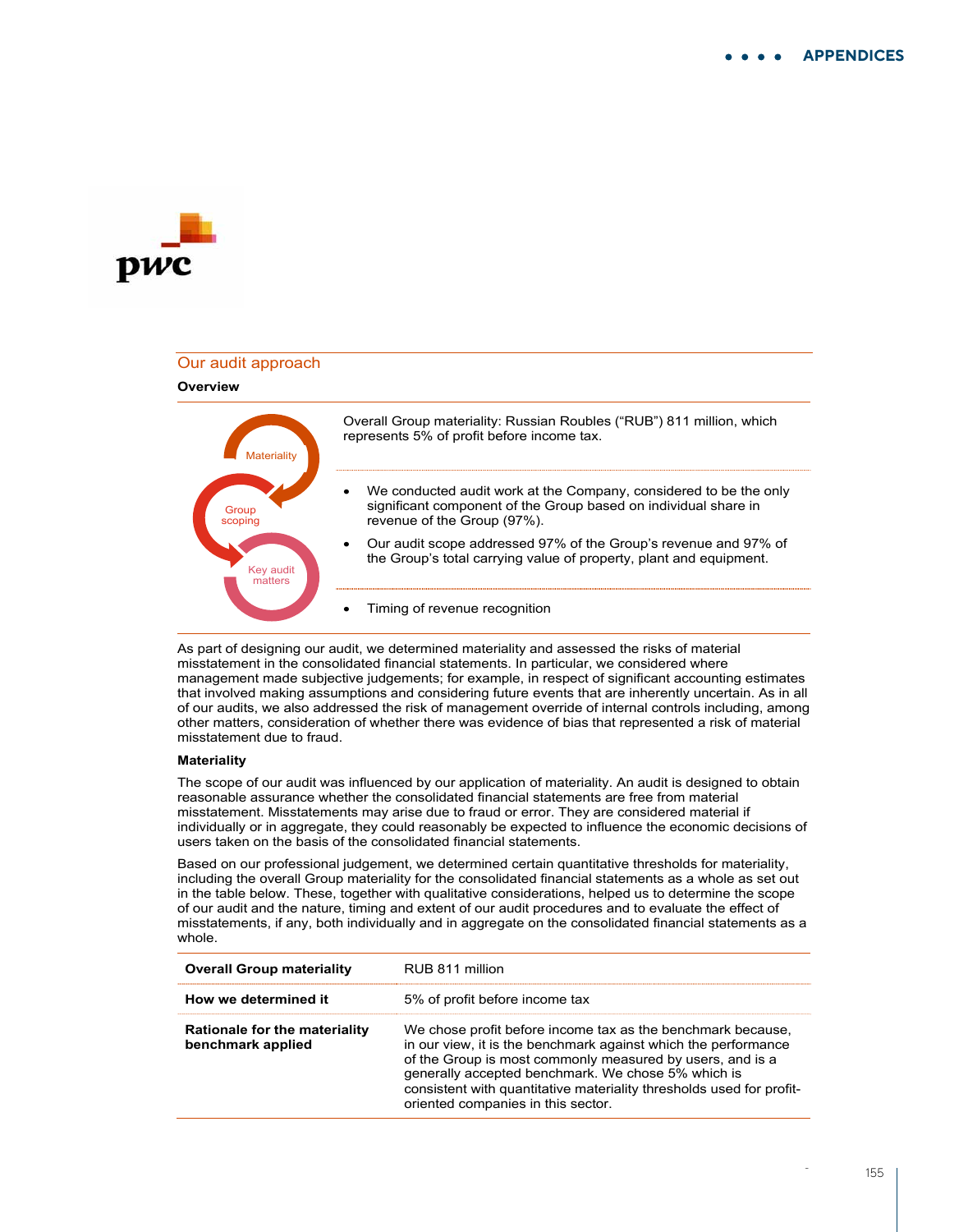



#### **Key audit matters**

Key audit matters are those matters that, in our professional judgment, were of most significance in our audit of the consolidated financial statements of the current period. These matters were addressed in the context of our audit of the consolidated financial statements as a whole, and in forming our opinion thereon, and we do not provide a separate opinion on these matters.

| Key audit matter | How our audit addressed the key audit<br>matter |
|------------------|-------------------------------------------------|
|                  |                                                 |

#### *Timing of revenue recognition*

*See notes 3 and 6 to the consolidated financial statements for relevant disclosures, accounting policies and judgments.*

The Group's revenue for the year ended 31 December 2020 was RUB 103,497 million, including RUB 96,665 million of revenue from integrated freight forwarding and logistics services.

In practice, the above type of services is carried out over a long time and the Group has not completed its performance obligations under some of those services at the reporting date.

For integrated freight forwarding and logistics services acts of works performed are prepared at the date of waybill issuance (i.e. on the date when the cargo is provided to the consignee at the destination point, delivered to a temporary storage warehouse, transferred to a foreign railroad, or transferred for further transportation by other means of transport).

In accordance with IFRS 15, Revenue from Contracts with Customers, an entity recognises revenue over time if the customer simultaneously receives and consumes the benefits provided by the entity's performance as the entity performs.

The Group's management estimates the stage of completion in respect of transportation services that are outstanding at the reporting date on the basis of information available at the date of the consolidated financial statements' authorisation. The accuracy of management's estimates depends on the analysed period, level of details used in calculations and on a number of judgments used.

We paid special attention to determining the timing of recognition of revenue from integrated freight forwarding and logistics services due to the fact that the process of assigning revenue from these

Our procedures for verifying appropriateness of the cut-off assumption for revenues from integrated freight forwarding and logistics services included the following:

- analysis of the average duration of transportation, resulting in confirmation of sufficiency of the period of services rendered by the Group that was used by the Group management in its estimates of progress in performing those services;
- recalculation of revenue related to outstanding transportation services at the reporting date based on acts of services rendered and applicable appendices signed in the following accounting period to assess the amount of revenue recognised in the Group's consolidated financial statements in accordance with management's estimations;
- analysis of the Group's operating expenses, and accounts receivable and payable balances related to outstanding transportation services recognised in the Group's consolidated financial statements in accordance with the management's estimations;
- sample testing of the documents used by management in estimating the stage of transportation services completion, for example, acts on the services rendered and appendices to them that were issued in the following accounting period and confirm services rendered in prior accounting period;
- obtaining written representations from management on correctness of the completion stage determined for transportation services outstanding as at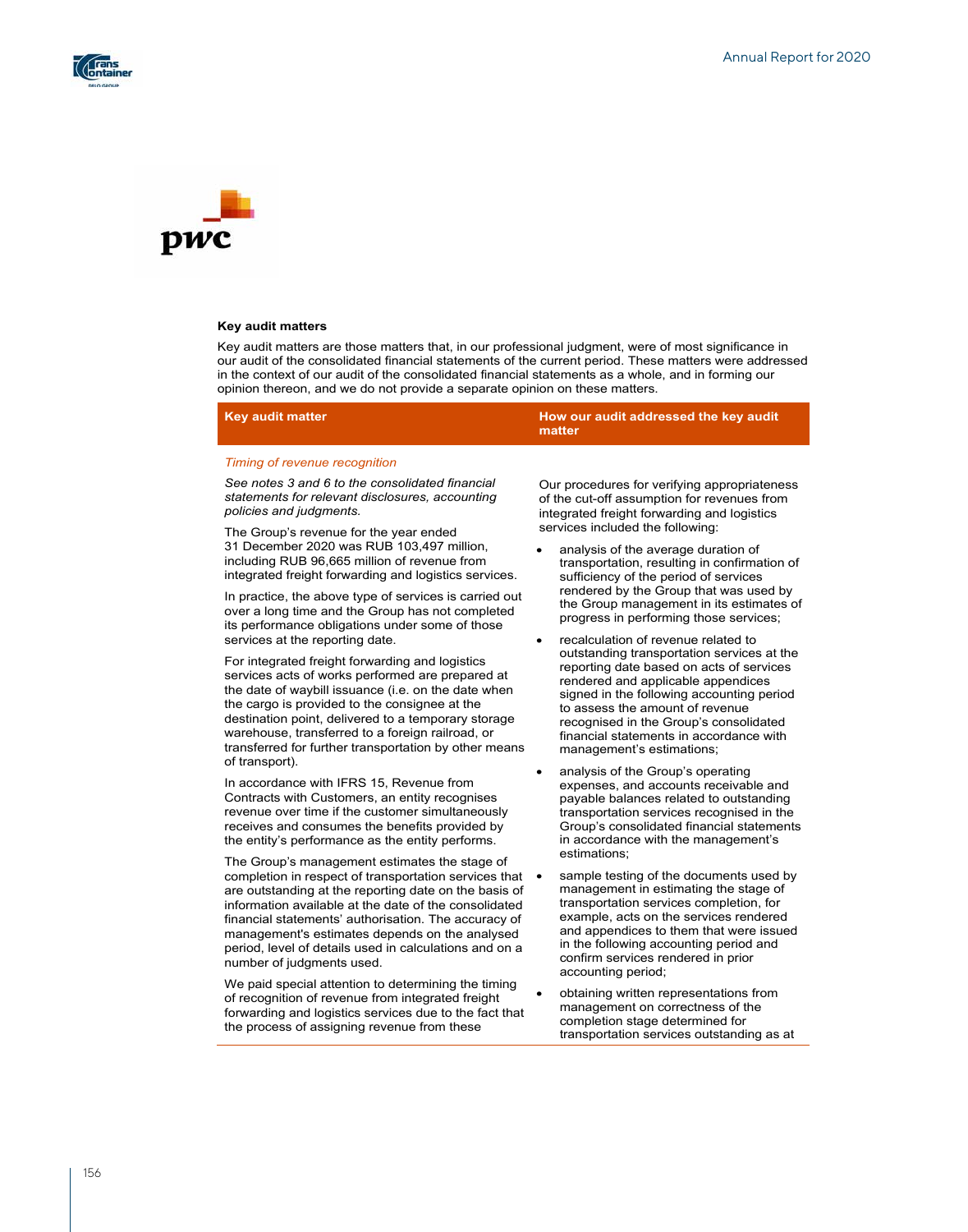

| <b>Key audit matter</b>                       | How our audit addressed the key audit<br>matter |
|-----------------------------------------------|-------------------------------------------------|
| services to the current period is complex and | the reporting date and correctness of           |
| involves management's judgment.               | corresponding revenue calculations.             |

#### **How we tailored our Group audit scope**

We tailored the scope of our audit in order to perform sufficient work to enable us to provide an opinion on the consolidated financial statements as a whole, taking into account the structure of the Group, the accounting processes and controls, and the industry in which the Group operates.

The Group's reporting process is based on the financial information of its components - individual Group companies. If a component was considered to be significant, we performed an audit of its financial information, based on the level of materiality, set for such component.

Similar to the overall materiality determination, materiality of the components was estimated on the basis of their individual share in the Group's profit before income tax. The Company was considered to be the only significant component.

In case if procedures performed at the level of a significant component, in our view, did not provide us with sufficient evidence to express our opinion on the consolidated financial statements, we performed analytical procedures in respect of other Group components at the Group level and audited individual account balances and types of operations, subject to materiality.

Our choice of other components of the Group for the audit of individual balances and types of operations was carried out separately for each line of the Group consolidated financial statement included in the scope of the audit, and depended on such factors as level of audit evidence obtained from a significant component and concentration of balances and types of operations in the Group's structure.

In general, audit procedures that we performed at the level of significant and other components of the Group, including sample-based detailed testing, in our view, have provided sufficient coverage in respect of individual amounts of the consolidated financial statements of the Group.

Procedures were performed by the audit team with involvement of tax specialists, and experts in IFRS methodology and accounting for employee benefit liabilities.

Based on the results of our procedures carried out on a sampling basis at the level of the Group components, our analytical procedures at the Group level, as well as procedures with regard to the consolidation reporting process, we believe to have obtained sufficient appropriate audit evidence to form our opinion on the consolidated financial statements of the Group as a whole.

#### Other information

Management is responsible for the other information. The other information comprises the Annual report for 2020 and the Issuer's Report (quarterly report) of the Company for the 1st Quarter of 2021 (but does not include the consolidated financial statements and our auditor's report thereon), which are expected to be made available to us after the date of this auditor's report.

Our opinion on the consolidated financial statements does not cover the other information and we will not express any form of assurance conclusion thereon.

In connection with our audit of the consolidated financial statements, our responsibility is to read the other information identified above when it becomes available and, in doing so, consider whether the other information is materially inconsistent with the consolidated financial statements or our knowledge obtained in the audit, or otherwise appears to be materially misstated.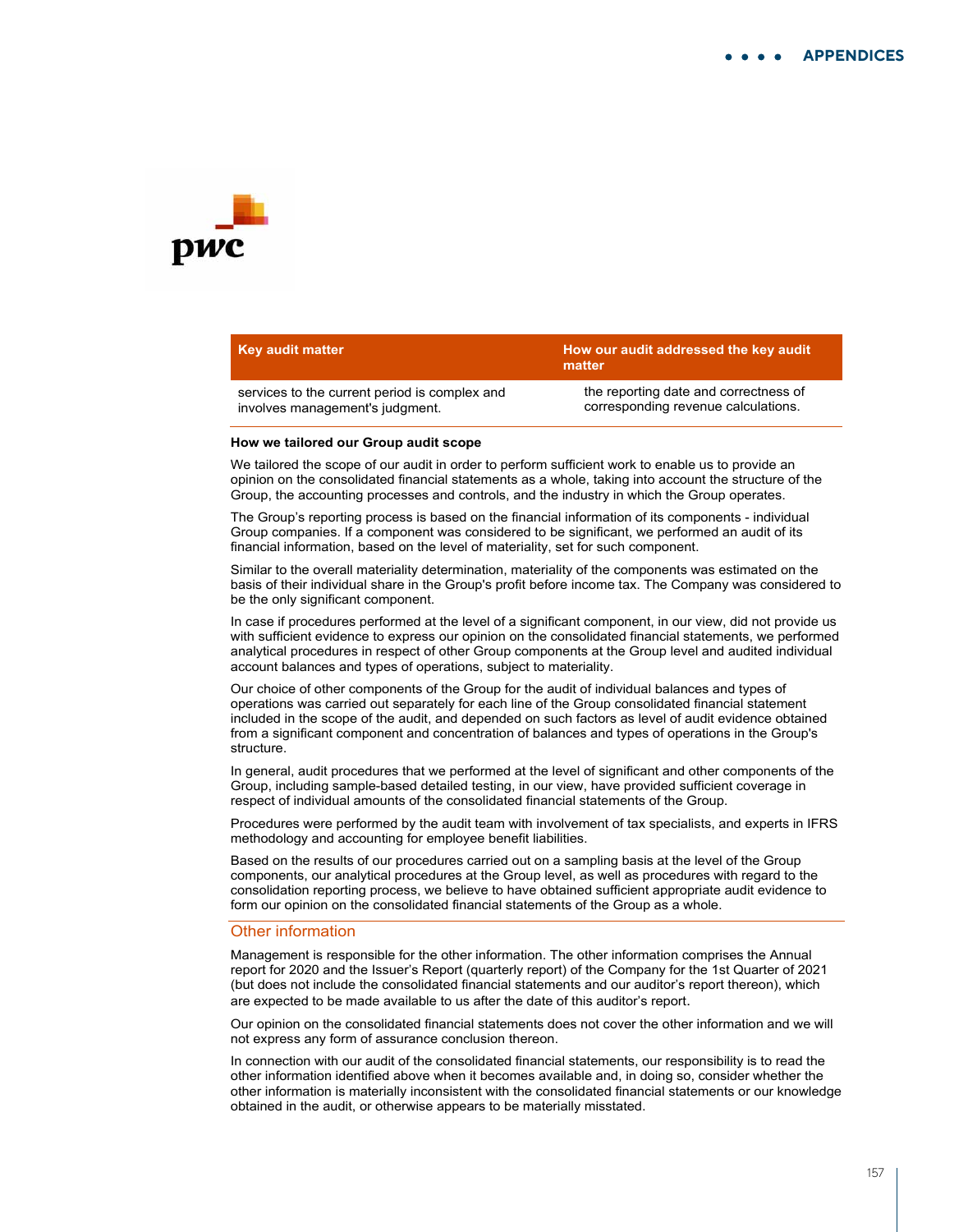

When we read the Annual report for 2020 and the Issuer's Report (quarterly report) of the Company for the 1st Quarter of 2021, if we conclude that there is a material misstatement therein, we are required to communicate the matter to those charged with governance.

#### Responsibilities of management and those charged with governance for the consolidated financial statements

Management is responsible for the preparation and fair presentation of the consolidated financial statements in accordance with IFRS, and for such internal control as management determines is necessary to enable the preparation of consolidated financial statements that are free from material misstatement, whether due to fraud or error.

In preparing the consolidated financial statements, management is responsible for assessing the Group's ability to continue as a going concern, disclosing, as applicable, matters related to going concern and using the going concern basis of accounting unless management either intends to liquidate the Group or to cease operations, or has no realistic alternative but to do so.

Those charged with governance are responsible for overseeing the Group's financial reporting process.

#### Auditor's responsibilities for the audit of the consolidated financial statements

Our objectives are to obtain reasonable assurance about whether the consolidated financial statements as a whole are free from material misstatement, whether due to fraud or error, and to issue an auditor's report that includes our opinion. Reasonable assurance is a high level of assurance, but is not a guarantee that an audit conducted in accordance with ISAs will always detect a material misstatement when it exists. Misstatements can arise from fraud or error and are considered material if, individually or in the aggregate, they could reasonably be expected to influence the economic decisions of users taken on the basis of these consolidated financial statements.

As part of an audit in accordance with ISAs, we exercise professional judgment and maintain professional scepticism throughout the audit. We also:

- Identify and assess the risks of material misstatement of the consolidated financial statements, whether due to fraud or error, design and perform audit procedures responsive to those risks, and obtain audit evidence that is sufficient and appropriate to provide a basis for our opinion. The risk of not detecting a material misstatement resulting from fraud is higher than for one resulting from error, as fraud may involve collusion, forgery, intentional omissions, misrepresentations, or the override of internal control.
- Obtain an understanding of internal control relevant to the audit in order to design audit procedures that are appropriate in the circumstances, but not for the purpose of expressing an opinion on the effectiveness of the Group's internal control.
- Evaluate the appropriateness of accounting policies used and the reasonableness of accounting estimates and related disclosures made by management.
- Conclude on the appropriateness of management's use of the going concern basis of accounting and, based on the audit evidence obtained, whether a material uncertainty exists related to events or conditions that may cast significant doubt on the Group's ability to continue as a going concern. If we conclude that a material uncertainty exists, we are required to draw attention in our auditor's report to the related disclosures in the consolidated financial statements or, if such disclosures are inadequate, to modify our opinion. Our conclusions are based on the audit evidence obtained up to the date of our auditor's report. However, future events or conditions may cause the Group to cease to continue as a going concern.
- Evaluate the overall presentation, structure and content of the consolidated financial statements, including the disclosures, and whether the consolidated financial statements represent the underlying transactions and events in a manner that achieves fair presentation.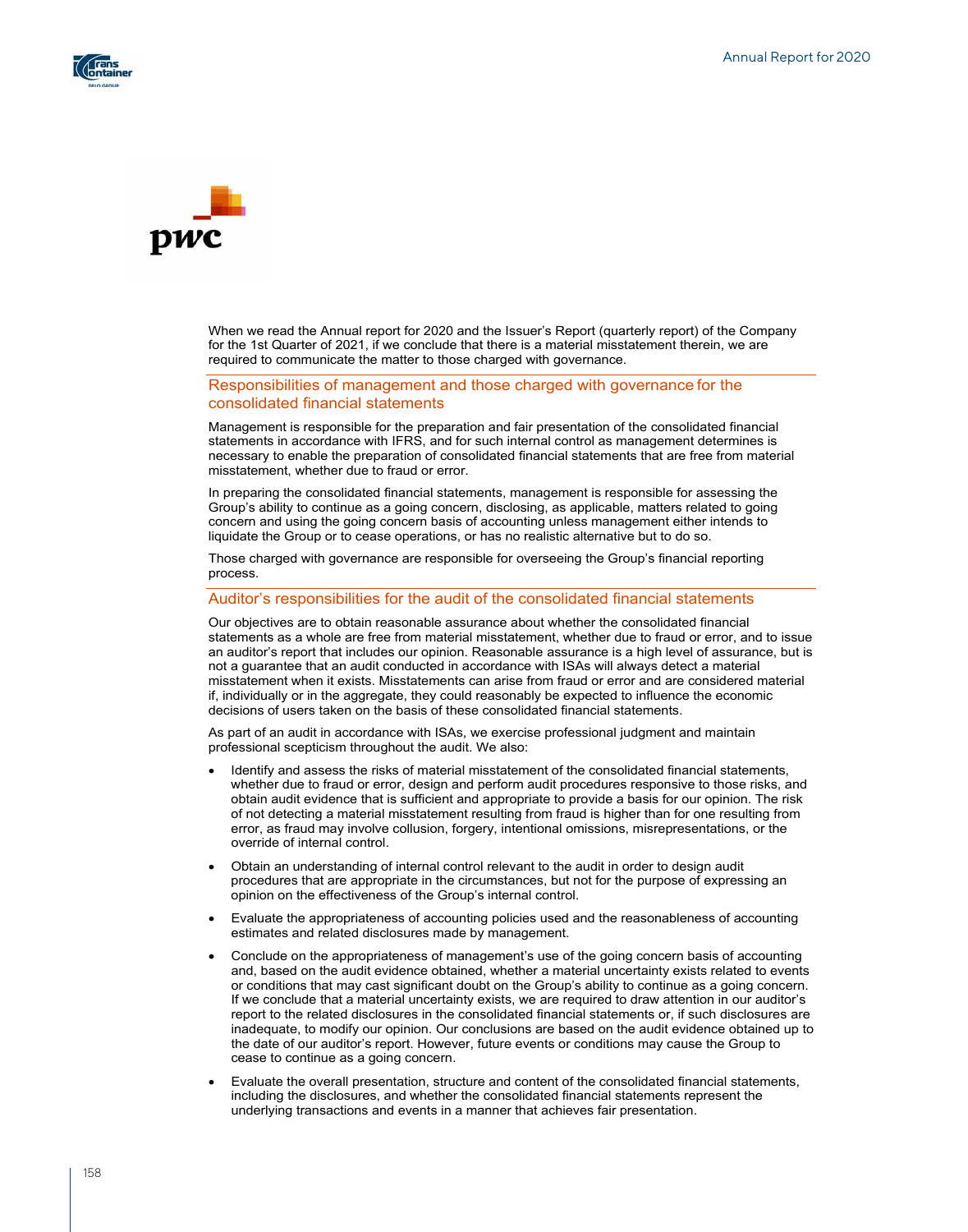

 Obtain sufficient appropriate audit evidence regarding the financial information of the entities or business activities within the Group to express an opinion on the consolidated financial statements. We are responsible for the direction, supervision and performance of the Group audit. We remain solely responsible for our audit opinion.

We communicate with those charged with governance regarding, among other matters, the planned scope and timing of the audit and significant audit findings, including any significant deficiencies in internal control that we identify during our audit.

We also provide those charged with governance with a statement that we have complied with relevant ethical requirements regarding independence, and to communicate with them all relationships and other matters that may reasonably be thought to bear on our independence, and where applicable, actions taken to eliminate threats or safeguards applied.

From the matters communicated with those charged with governance, we determine those matters that were of most significance in the audit of the consolidated financial statements of the current period and are therefore the key audit matters. We describe these matters in our auditor's report unless law or regulation precludes public disclosure about the matter or when, in extremely rare circumstances, we determine that a matter should not be communicated in our report because the adverse consequences of doing so would reasonably be expected to outweigh the public interest benefits of such communication.

The certified auditor responsible for the audit resulting in this independent auditor's report is Alexey Yakovlevich Fegetsyn.

AO PricewaterhouseCoopers Audit

18 March 2021

Moscow, Russian Federation, pwc

A.Y. Fegetsyn, certified auditor (licence No. 03-001436), AO PricewaterhouseCoopers Audit

Audited entity: Public Joint Stock Company Centre for Cargo Container Traffic

**TransContainer** 

Record made in the Unified State Register of Legal Entities on 4 March on 28 February 1992 under No. 008.890<br>2006 under State Registration Number 1067746341024

Taxpayer Identification Number 7708591995

Russian Federation, 141402, Moscow region, Khimki city district, Khimki, Leningradskaya str., vld. 39, str. 6, office 3 (floor 6)

Independent auditor: AO PricewaterhouseCoopers Audit

Registered by the Government Agency Moscow Registration Chamber

Record made in the Unified State Register of Legal Entities on 22 August 2002 under State Registration Number 1027700148431

Taxpayer Identification Number 7705051102

Member of Self-regulatory organization of auditors Association «Sodruzhestvo»

Principal Registration Number of the Record in the Register of Auditors and Audit Organizations – 12006020338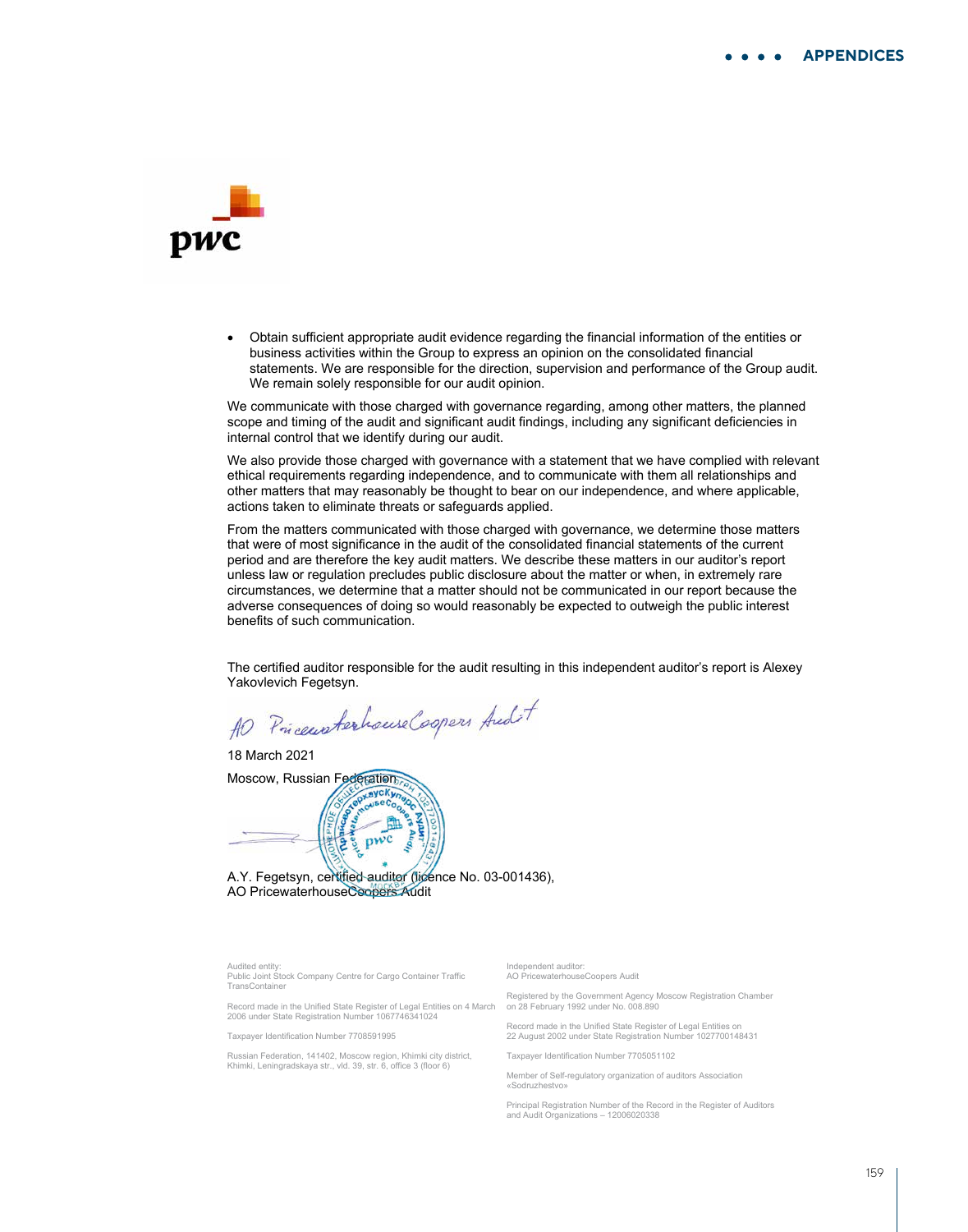

# Independent Auditor's Report

To the Shareholder and Board of Directors of Public Joint Stock Company Center for Cargo Container Traffic TransContainer:

### Our opinion

In our opinion, the consolidated financial statements present fairly, in all material respects, the consolidated financial position of Public Joint Stock Company Center for Cargo Container Traffic TransContainer (the "Company") and its subsidiaries (together – the "Group") as at 31 December 2020, and the Group's consolidated financial performance and consolidated cash flows for the year then ended in accordance with International Financial Reporting Standards (IFRS).

#### **What we have audited**

The Group's consolidated financial statements comprise:

- the consolidated statement of financial position as at 31 December 2020;
- the consolidated statement of profit or loss and other comprehensive income for the year then ended;
- the consolidated statement of cash flows for the year then ended;
- the consolidated statement of changes in equity for the year then ended; and
- the notes to the consolidated financial statements, which include significant accounting policies and other explanatory information.

### Basis for opinion

We conducted our audit in accordance with International Standards on Auditing (ISAs). Our responsibilities under those standards are further described in the Auditor's responsibilities for the audit of the consolidated financial statements section of our report.

We believe that the audit evidence we have obtained is sufficient and appropriate to provide a basis for our opinion.

#### **Independence**

We are independent of the Group in accordance with the International Code of Ethics for Professional Accountants (including International Independence Standards) issued by the International Ethics Standards Board for Accountants (IESBA Code) and the ethical requirements of the Auditor's Professional Ethics Code and Auditor's Independence Rules that are relevant to our audit of the consolidated financial statements in the Russian Federation. We have fulfilled our other ethical responsibilities in accordance with these requirements and the IESBA Code.